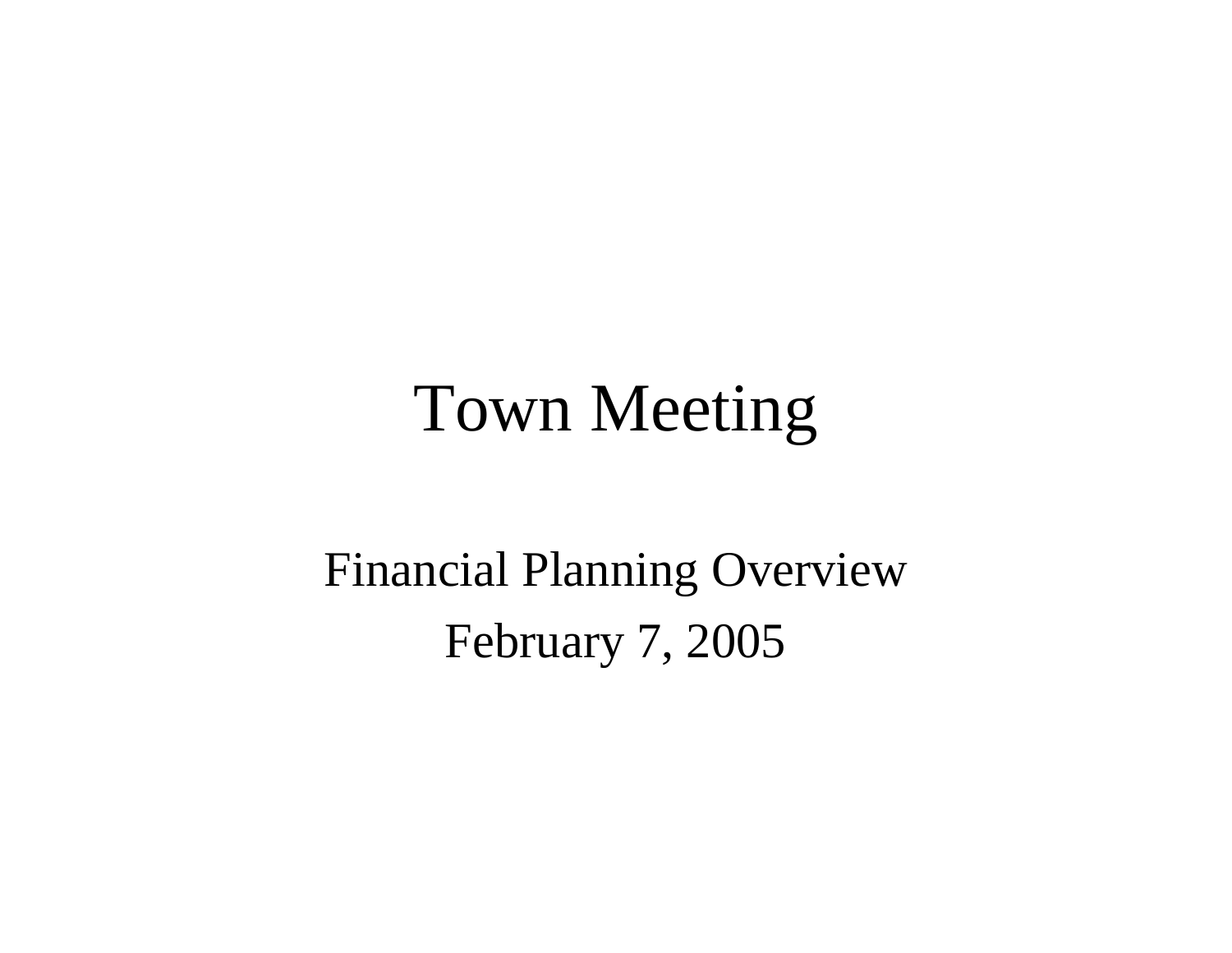### Collaborative Process

- Board of Selectmen
- •Warrant Committee
- School Committee
- •Capital Budget Committee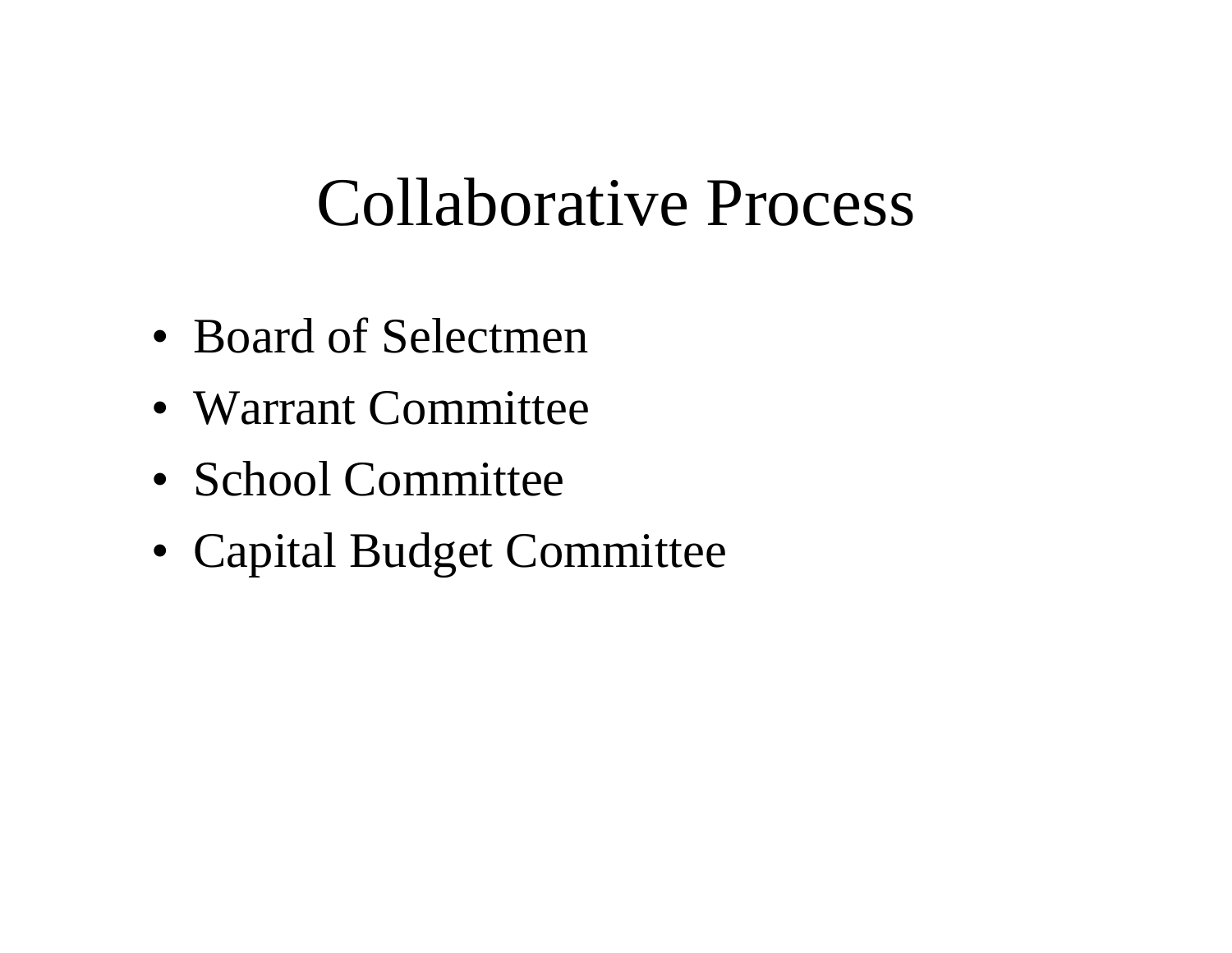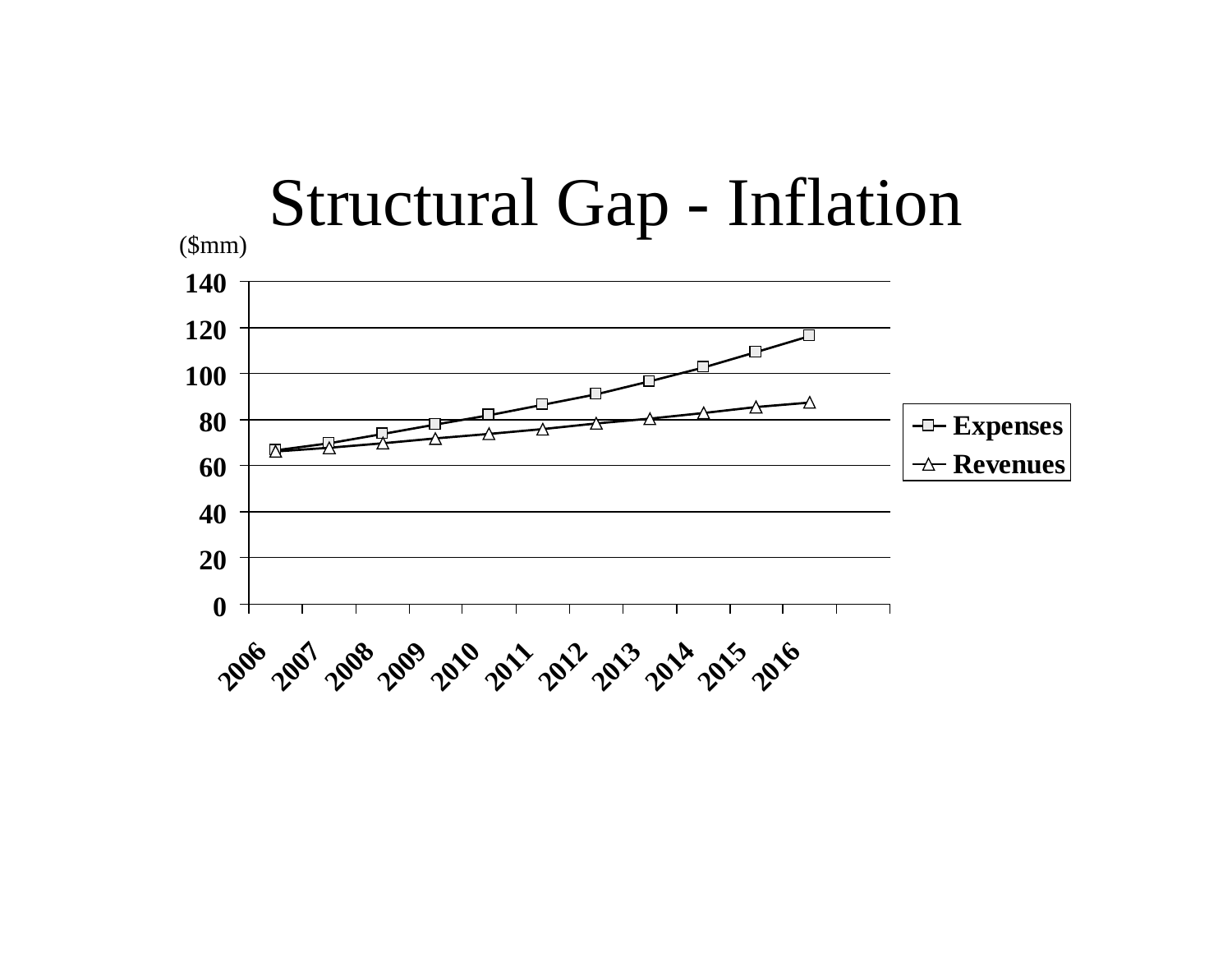# Cost Savings

- Lower-cost Health Care Provider
- Consolidation of Public Works
- Limited Wage Growth (FY04 and FY05)
- New Solid Waste Disposal Contract
- Restrictions on Town-Owned Vehicles
- Targeted Early Retirement Incentive
- Energy Savings for Town/School Buildings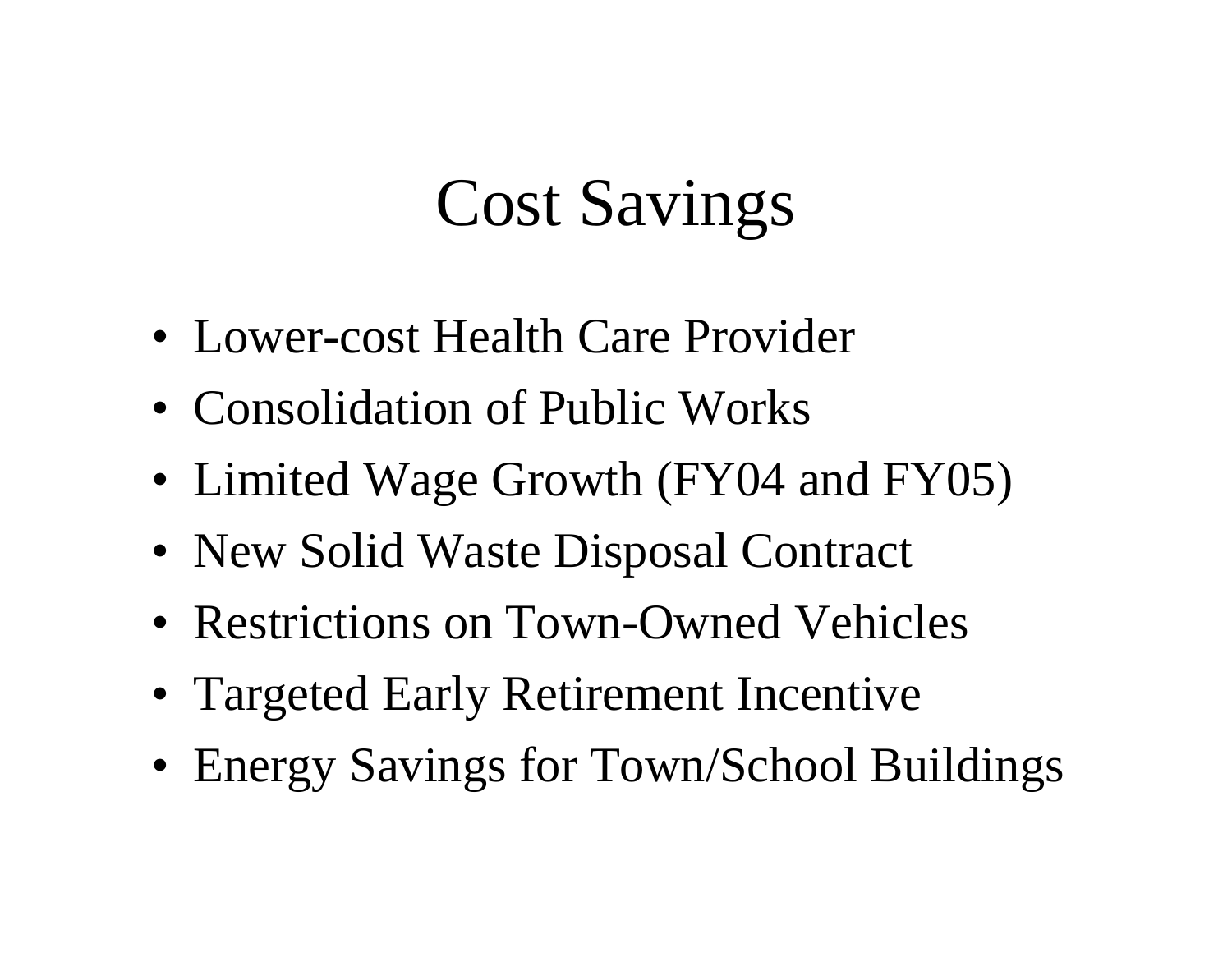# Collaborative Policy Definition

- Policies
	- –Debt level
	- –Reserve level
	- –*Revenue growth rate*
- •Goals
	- –Financial stability to support services
	- –Defined expectations to reduce controversy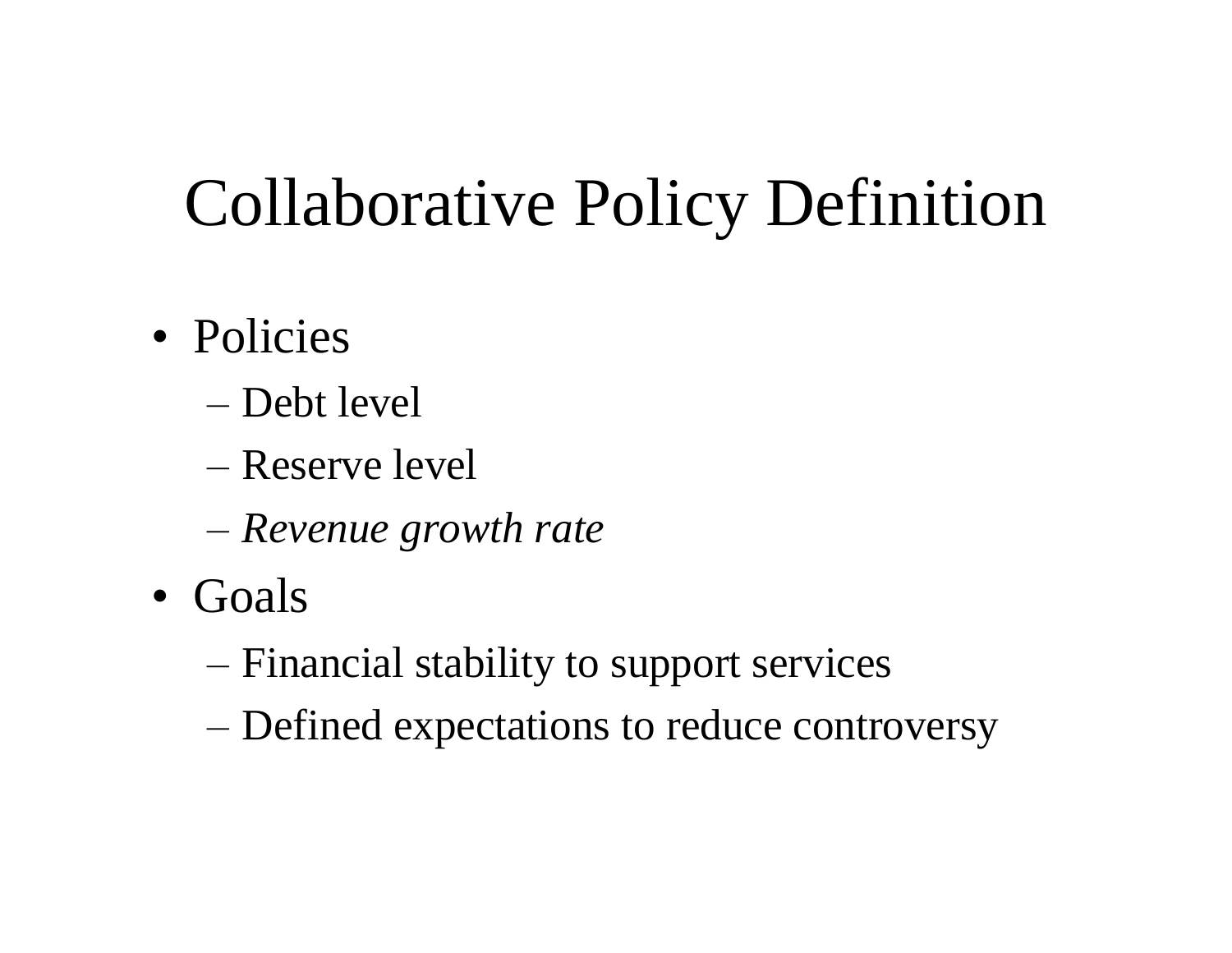|                                             |                                                 | "We have defined broad priorities – near" |  |  |  |  |
|---------------------------------------------|-------------------------------------------------|-------------------------------------------|--|--|--|--|
| vs longer term, public vs. public-private." |                                                 |                                           |  |  |  |  |
| <b>PUBLIC</b><br><b>FUNDING</b>             | Near Term (0-5 yrs.) Longer Term<br>and Ongoing |                                           |  |  |  |  |
|                                             | <b>WELLINGTON</b>                               | <b>TOWN YARD</b>                          |  |  |  |  |
|                                             | <b>ROADS</b>                                    | <b>POLICE STATION</b>                     |  |  |  |  |
|                                             | -SEWER/STORM*                                   |                                           |  |  |  |  |
|                                             | <b>WATER MAINS*</b>                             |                                           |  |  |  |  |
| PUBLIC-<br><b>PRIVATE</b><br><b>FUNDING</b> | <b>SENIOR CENTER</b>                            | <b>MAIN LIBRARY</b>                       |  |  |  |  |
|                                             |                                                 | <b>.UNDERWOOD</b>                         |  |  |  |  |
|                                             |                                                 | <b>SKATING RINK</b>                       |  |  |  |  |

·FIELD HOUSE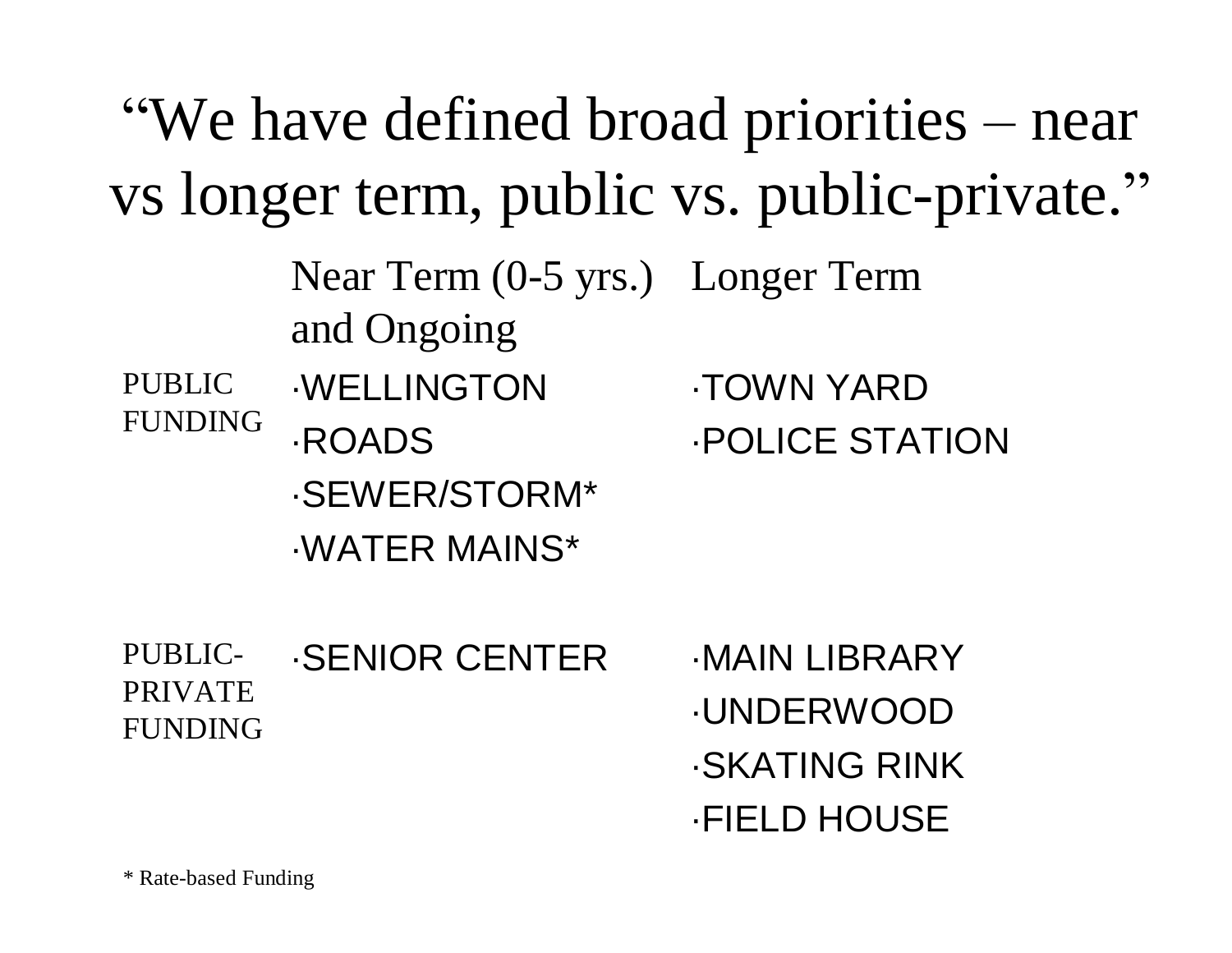#### Growth of the Single Family Tax Bill

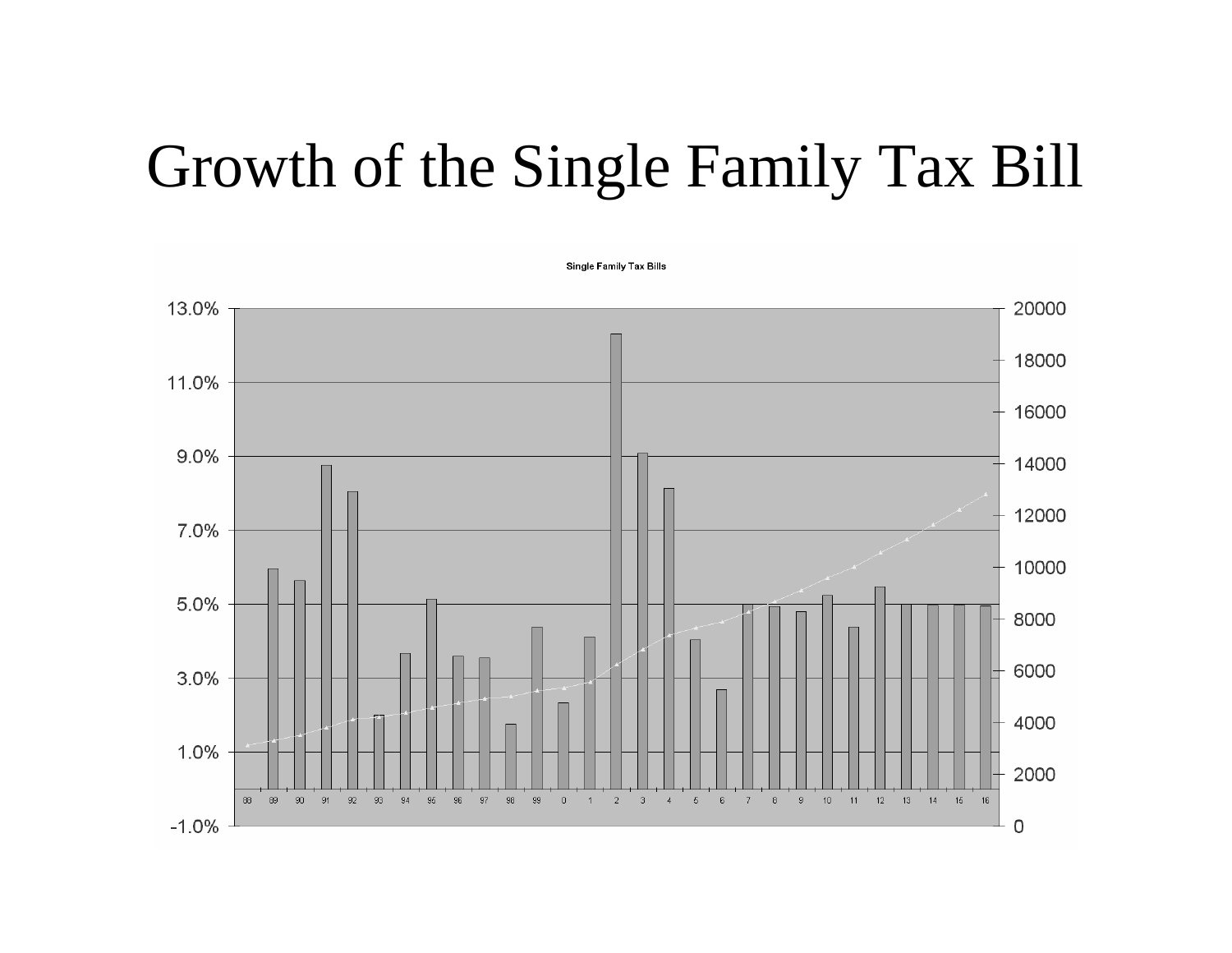### Alternative 10 Year Programs

| <b>Tax Growth</b>  | $2.2\%$         | 2.8%          | 4.3%                       | 5%                  |
|--------------------|-----------------|---------------|----------------------------|---------------------|
| Capital<br>Program | None            | Proposed None |                            | Proposed            |
| Overrides          | None            | None          | <b>Triennial</b><br>Phased | Triennial<br>Phased |
| Service Level Deep |                 | Deep          | Slight                     | Slight              |
| by 2016            | Cuts            | Cuts          | Recovery Recovery          |                     |
|                    | $($ to -16% $)$ | $(to -16\%)$  | $(to +3\%)$ $(to +3\%)$    |                     |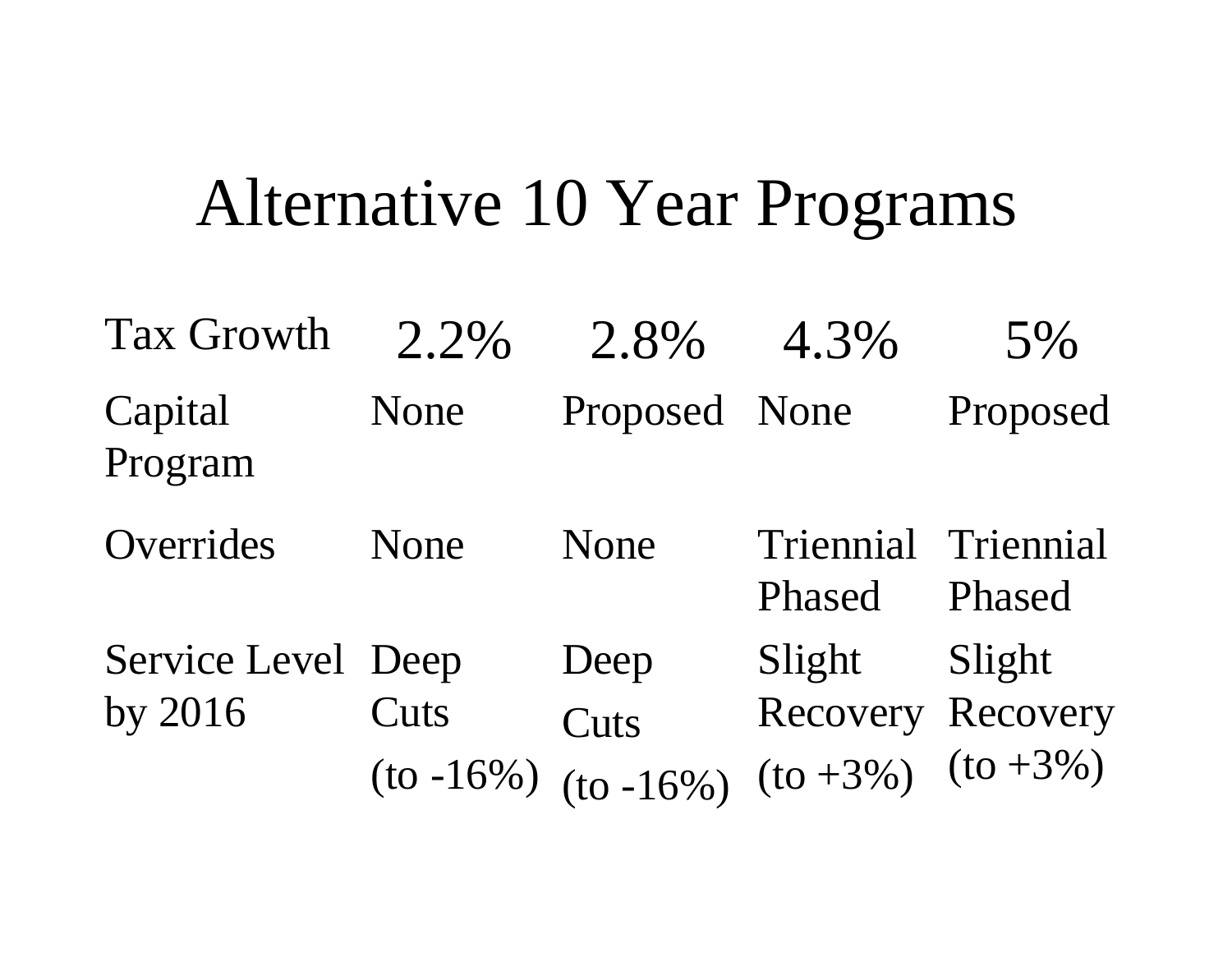#### Economic Assumptions

- Almost Flat State Aid and other  $(1.65\%)$
- •Achievable Commercial Growth (*Real* 1%)
- McLean at \$1m net phased 2010 to 2017
- Historic Market Salary Increases (3%)
- Reduced Health Care Inflation (to 10%)
- Bargained 10% cost shift of health care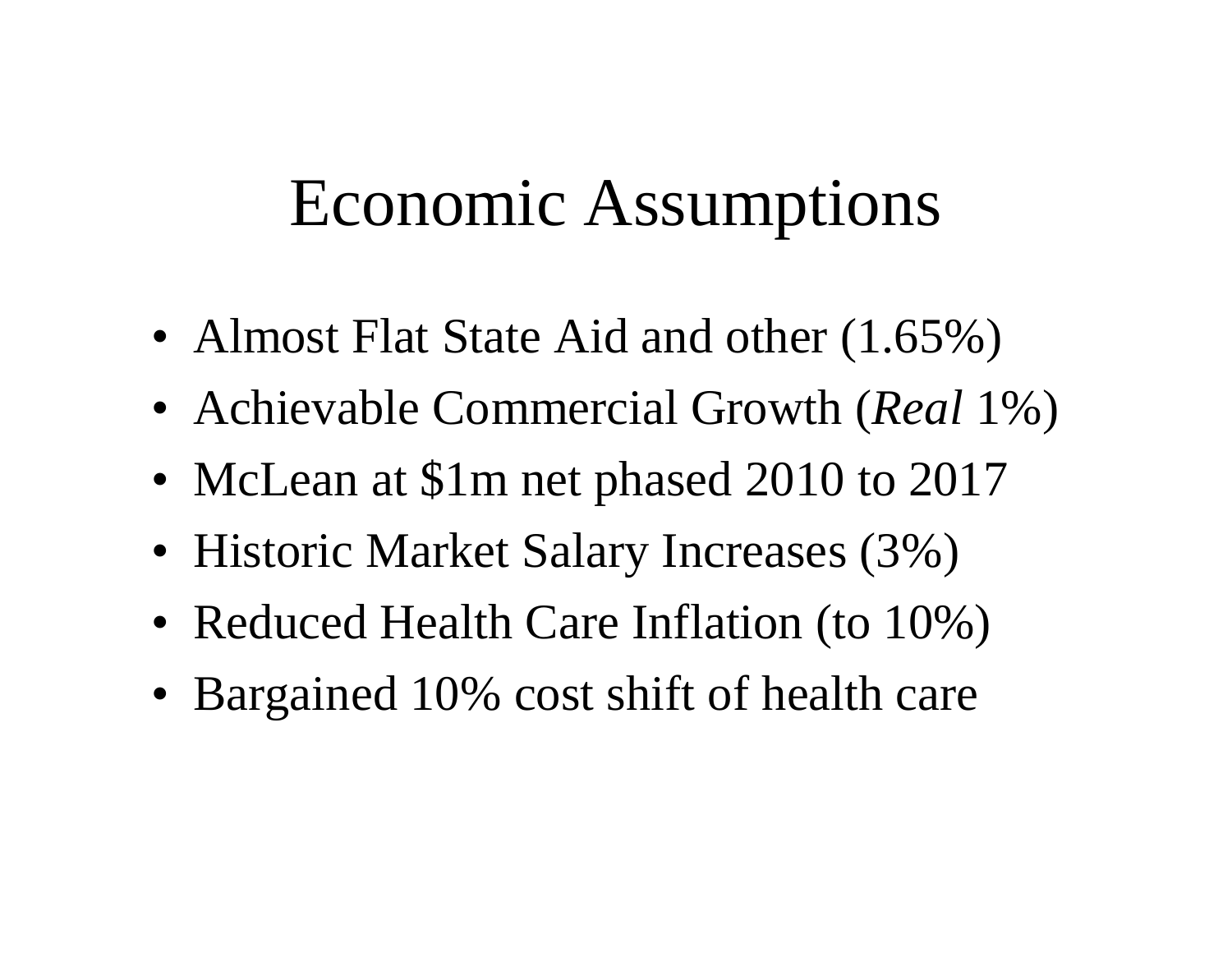### Cost of Proposed Capital and *Level* Services in Alternative Economic Scenarios

Economic Assumptions

Required Tax Growth

Assumptions as shown on last slide 4.5%

As shown but Higher Health Inflation 5.4% As shown but Optimistic Development 4.2% (2% Real Commercial Growth. \$2m *net* McLean all online by 2016; \$1m *net* Uplands in 2010)

(15%; but 10% cost shift bargained)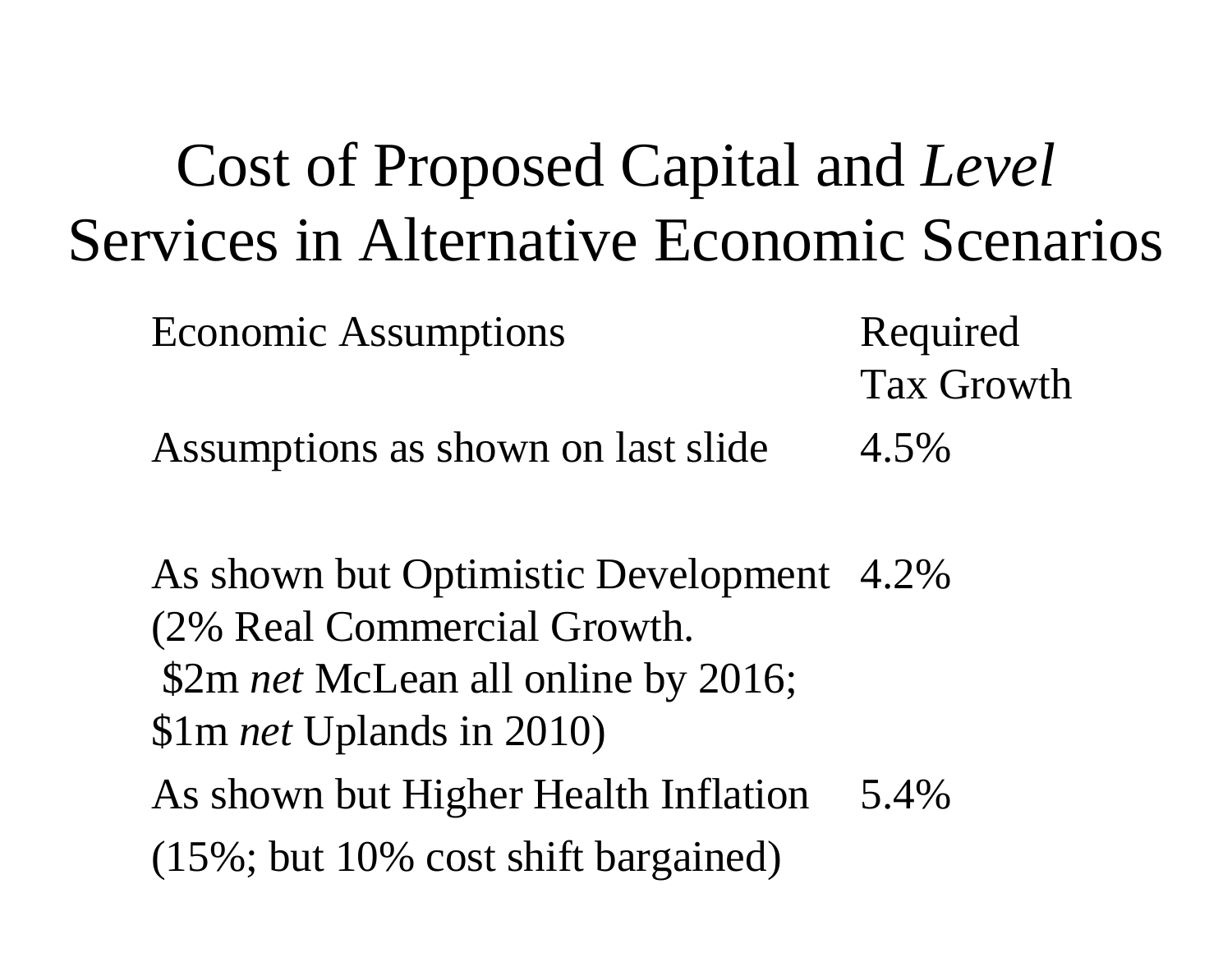# Implications

- Operating cost inflation requires tax bill inflation in the 4-5% range to avoid cuts
- The capital project program adds only roughly 0.6% to the tax bill inflation rate.
- Optimistic economic development can only cut required tax bill inflation slightly.
- Health care costs are the wild card.